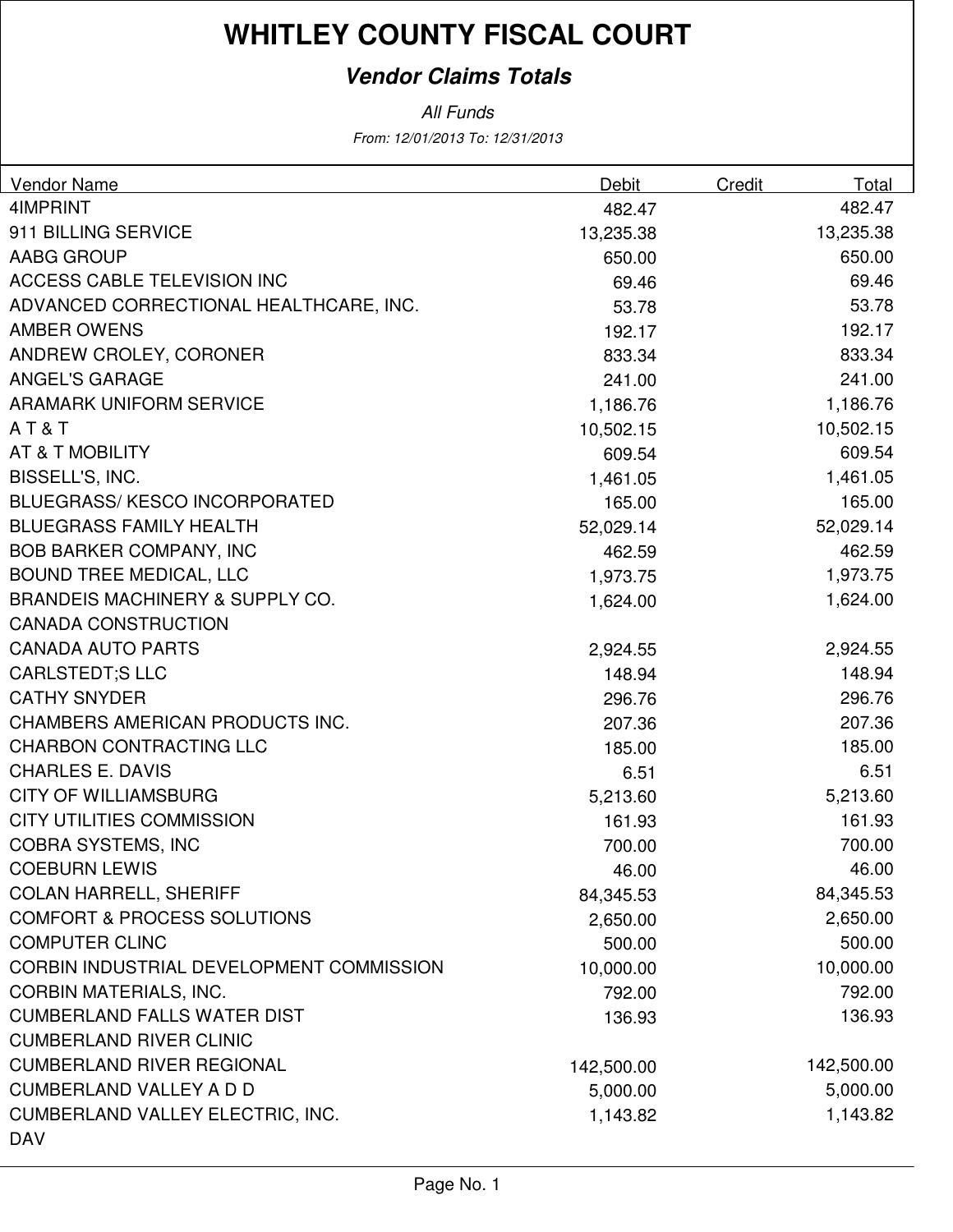### **Vendor Claims Totals**

| <b>DAVID HALL</b><br>40.00<br>40.00<br><b>DAVID OWENS</b><br>253.12<br>253.12<br>D C ELEVATOR COMPANY, INC.<br>1,209.67<br>1,209.67<br><b>DELTA DENTAL</b><br>1,782.92<br>1,782.92<br>DELTA NATURAL GAS CO., INC.<br>3,098.66<br>3,098.66<br><b>DISH NETWORK</b><br>188.16<br>188.16<br><b>FAMILY DOLLAR STORE</b><br>533.50<br>533.50<br><b>EASTERN KENTUCKY PRIDE</b><br>2,425.00<br>2,425.00<br><b>EDDIE HILL</b><br>324.31<br>324.31<br><b>ELLIS SANITATION</b><br>ELLISON'S SANITARY SUPPLY CO., INC.<br>490.59<br>490.59<br>ELMO GREER & SONS, INC.<br>466,284.53<br>466,284.53<br>EMCON HOME GUARD, INC.<br>2,400.00<br>2,400.00<br><b>EVELYN McCULLAH</b><br>262.88<br>262.88<br><b>EZ COUNTRY</b><br>510.00<br>510.00<br><b>FALLS FORD</b><br>35,882.30<br>35,882.30<br><b>FLEETONE</b><br>9,739.80<br>9,739.80<br>G & C SUPPLY CO. INC.<br>1,353.31<br>1,353.31<br><b>G E CREDIT CORP OF TENNESSEE</b><br>16.00<br>16.00<br><b>G &amp; E DRIVE-IN</b><br>170.00<br>170.00<br>E.J. HAAR<br>1,407.00<br>1,407.00<br><b>HARDEE'S</b><br>167.64<br>167.64<br><b>HAROLD MOSES</b><br>36.00<br>36.00<br>HINKLE CONTRACTING COMPANY LLC<br>11,837.86<br>11,837.86<br><b>HOBART CORP</b><br>1,564.02<br>1,564.02<br><b>HOLSTON GASES</b><br>3,188.64<br>3,188.64<br>HOLT EQUIPMENT, CO.<br>123.75<br>123.75<br>HUMANA HEALTH PLAN INC<br>260.74<br>260.74<br><b>HOMETOWN IGA #57</b><br>840.11<br>840.11<br><b>JAMIE FUSON</b><br>261.60<br>261.60<br><b>JANICE WILSON</b><br>95.97<br>95.97<br><b>JEFF PRICE</b><br>1,200.00<br>1,200.00<br>JENNIFER BRENNENSTHUL<br>87.01<br>87.01<br><b>JERRY NOE</b><br>39.00<br>39.00<br>JOHNNY WHEELS OF WILLIAMSBURG, INC<br>1,622.90<br>1,622.90<br><b>JUDY BRIMM</b><br>237.25<br>237.25 | <b>Vendor Name</b>         | Debit    | Credit | Total    |
|-------------------------------------------------------------------------------------------------------------------------------------------------------------------------------------------------------------------------------------------------------------------------------------------------------------------------------------------------------------------------------------------------------------------------------------------------------------------------------------------------------------------------------------------------------------------------------------------------------------------------------------------------------------------------------------------------------------------------------------------------------------------------------------------------------------------------------------------------------------------------------------------------------------------------------------------------------------------------------------------------------------------------------------------------------------------------------------------------------------------------------------------------------------------------------------------------------------------------------------------------------------------------------------------------------------------------------------------------------------------------------------------------------------------------------------------------------------------------------------------------------------------------------------------------------------------------------------------------------------------------------------------------------------------------------------------------------------------------------------|----------------------------|----------|--------|----------|
|                                                                                                                                                                                                                                                                                                                                                                                                                                                                                                                                                                                                                                                                                                                                                                                                                                                                                                                                                                                                                                                                                                                                                                                                                                                                                                                                                                                                                                                                                                                                                                                                                                                                                                                                     |                            |          |        |          |
|                                                                                                                                                                                                                                                                                                                                                                                                                                                                                                                                                                                                                                                                                                                                                                                                                                                                                                                                                                                                                                                                                                                                                                                                                                                                                                                                                                                                                                                                                                                                                                                                                                                                                                                                     |                            |          |        |          |
|                                                                                                                                                                                                                                                                                                                                                                                                                                                                                                                                                                                                                                                                                                                                                                                                                                                                                                                                                                                                                                                                                                                                                                                                                                                                                                                                                                                                                                                                                                                                                                                                                                                                                                                                     |                            |          |        |          |
|                                                                                                                                                                                                                                                                                                                                                                                                                                                                                                                                                                                                                                                                                                                                                                                                                                                                                                                                                                                                                                                                                                                                                                                                                                                                                                                                                                                                                                                                                                                                                                                                                                                                                                                                     |                            |          |        |          |
|                                                                                                                                                                                                                                                                                                                                                                                                                                                                                                                                                                                                                                                                                                                                                                                                                                                                                                                                                                                                                                                                                                                                                                                                                                                                                                                                                                                                                                                                                                                                                                                                                                                                                                                                     |                            |          |        |          |
|                                                                                                                                                                                                                                                                                                                                                                                                                                                                                                                                                                                                                                                                                                                                                                                                                                                                                                                                                                                                                                                                                                                                                                                                                                                                                                                                                                                                                                                                                                                                                                                                                                                                                                                                     |                            |          |        |          |
|                                                                                                                                                                                                                                                                                                                                                                                                                                                                                                                                                                                                                                                                                                                                                                                                                                                                                                                                                                                                                                                                                                                                                                                                                                                                                                                                                                                                                                                                                                                                                                                                                                                                                                                                     |                            |          |        |          |
|                                                                                                                                                                                                                                                                                                                                                                                                                                                                                                                                                                                                                                                                                                                                                                                                                                                                                                                                                                                                                                                                                                                                                                                                                                                                                                                                                                                                                                                                                                                                                                                                                                                                                                                                     |                            |          |        |          |
|                                                                                                                                                                                                                                                                                                                                                                                                                                                                                                                                                                                                                                                                                                                                                                                                                                                                                                                                                                                                                                                                                                                                                                                                                                                                                                                                                                                                                                                                                                                                                                                                                                                                                                                                     |                            |          |        |          |
|                                                                                                                                                                                                                                                                                                                                                                                                                                                                                                                                                                                                                                                                                                                                                                                                                                                                                                                                                                                                                                                                                                                                                                                                                                                                                                                                                                                                                                                                                                                                                                                                                                                                                                                                     |                            |          |        |          |
|                                                                                                                                                                                                                                                                                                                                                                                                                                                                                                                                                                                                                                                                                                                                                                                                                                                                                                                                                                                                                                                                                                                                                                                                                                                                                                                                                                                                                                                                                                                                                                                                                                                                                                                                     |                            |          |        |          |
|                                                                                                                                                                                                                                                                                                                                                                                                                                                                                                                                                                                                                                                                                                                                                                                                                                                                                                                                                                                                                                                                                                                                                                                                                                                                                                                                                                                                                                                                                                                                                                                                                                                                                                                                     |                            |          |        |          |
|                                                                                                                                                                                                                                                                                                                                                                                                                                                                                                                                                                                                                                                                                                                                                                                                                                                                                                                                                                                                                                                                                                                                                                                                                                                                                                                                                                                                                                                                                                                                                                                                                                                                                                                                     |                            |          |        |          |
|                                                                                                                                                                                                                                                                                                                                                                                                                                                                                                                                                                                                                                                                                                                                                                                                                                                                                                                                                                                                                                                                                                                                                                                                                                                                                                                                                                                                                                                                                                                                                                                                                                                                                                                                     |                            |          |        |          |
|                                                                                                                                                                                                                                                                                                                                                                                                                                                                                                                                                                                                                                                                                                                                                                                                                                                                                                                                                                                                                                                                                                                                                                                                                                                                                                                                                                                                                                                                                                                                                                                                                                                                                                                                     |                            |          |        |          |
|                                                                                                                                                                                                                                                                                                                                                                                                                                                                                                                                                                                                                                                                                                                                                                                                                                                                                                                                                                                                                                                                                                                                                                                                                                                                                                                                                                                                                                                                                                                                                                                                                                                                                                                                     |                            |          |        |          |
|                                                                                                                                                                                                                                                                                                                                                                                                                                                                                                                                                                                                                                                                                                                                                                                                                                                                                                                                                                                                                                                                                                                                                                                                                                                                                                                                                                                                                                                                                                                                                                                                                                                                                                                                     |                            |          |        |          |
|                                                                                                                                                                                                                                                                                                                                                                                                                                                                                                                                                                                                                                                                                                                                                                                                                                                                                                                                                                                                                                                                                                                                                                                                                                                                                                                                                                                                                                                                                                                                                                                                                                                                                                                                     |                            |          |        |          |
|                                                                                                                                                                                                                                                                                                                                                                                                                                                                                                                                                                                                                                                                                                                                                                                                                                                                                                                                                                                                                                                                                                                                                                                                                                                                                                                                                                                                                                                                                                                                                                                                                                                                                                                                     |                            |          |        |          |
|                                                                                                                                                                                                                                                                                                                                                                                                                                                                                                                                                                                                                                                                                                                                                                                                                                                                                                                                                                                                                                                                                                                                                                                                                                                                                                                                                                                                                                                                                                                                                                                                                                                                                                                                     |                            |          |        |          |
|                                                                                                                                                                                                                                                                                                                                                                                                                                                                                                                                                                                                                                                                                                                                                                                                                                                                                                                                                                                                                                                                                                                                                                                                                                                                                                                                                                                                                                                                                                                                                                                                                                                                                                                                     |                            |          |        |          |
|                                                                                                                                                                                                                                                                                                                                                                                                                                                                                                                                                                                                                                                                                                                                                                                                                                                                                                                                                                                                                                                                                                                                                                                                                                                                                                                                                                                                                                                                                                                                                                                                                                                                                                                                     |                            |          |        |          |
|                                                                                                                                                                                                                                                                                                                                                                                                                                                                                                                                                                                                                                                                                                                                                                                                                                                                                                                                                                                                                                                                                                                                                                                                                                                                                                                                                                                                                                                                                                                                                                                                                                                                                                                                     |                            |          |        |          |
|                                                                                                                                                                                                                                                                                                                                                                                                                                                                                                                                                                                                                                                                                                                                                                                                                                                                                                                                                                                                                                                                                                                                                                                                                                                                                                                                                                                                                                                                                                                                                                                                                                                                                                                                     |                            |          |        |          |
|                                                                                                                                                                                                                                                                                                                                                                                                                                                                                                                                                                                                                                                                                                                                                                                                                                                                                                                                                                                                                                                                                                                                                                                                                                                                                                                                                                                                                                                                                                                                                                                                                                                                                                                                     |                            |          |        |          |
|                                                                                                                                                                                                                                                                                                                                                                                                                                                                                                                                                                                                                                                                                                                                                                                                                                                                                                                                                                                                                                                                                                                                                                                                                                                                                                                                                                                                                                                                                                                                                                                                                                                                                                                                     |                            |          |        |          |
|                                                                                                                                                                                                                                                                                                                                                                                                                                                                                                                                                                                                                                                                                                                                                                                                                                                                                                                                                                                                                                                                                                                                                                                                                                                                                                                                                                                                                                                                                                                                                                                                                                                                                                                                     |                            |          |        |          |
|                                                                                                                                                                                                                                                                                                                                                                                                                                                                                                                                                                                                                                                                                                                                                                                                                                                                                                                                                                                                                                                                                                                                                                                                                                                                                                                                                                                                                                                                                                                                                                                                                                                                                                                                     |                            |          |        |          |
|                                                                                                                                                                                                                                                                                                                                                                                                                                                                                                                                                                                                                                                                                                                                                                                                                                                                                                                                                                                                                                                                                                                                                                                                                                                                                                                                                                                                                                                                                                                                                                                                                                                                                                                                     |                            |          |        |          |
|                                                                                                                                                                                                                                                                                                                                                                                                                                                                                                                                                                                                                                                                                                                                                                                                                                                                                                                                                                                                                                                                                                                                                                                                                                                                                                                                                                                                                                                                                                                                                                                                                                                                                                                                     |                            |          |        |          |
|                                                                                                                                                                                                                                                                                                                                                                                                                                                                                                                                                                                                                                                                                                                                                                                                                                                                                                                                                                                                                                                                                                                                                                                                                                                                                                                                                                                                                                                                                                                                                                                                                                                                                                                                     |                            |          |        |          |
|                                                                                                                                                                                                                                                                                                                                                                                                                                                                                                                                                                                                                                                                                                                                                                                                                                                                                                                                                                                                                                                                                                                                                                                                                                                                                                                                                                                                                                                                                                                                                                                                                                                                                                                                     |                            |          |        |          |
|                                                                                                                                                                                                                                                                                                                                                                                                                                                                                                                                                                                                                                                                                                                                                                                                                                                                                                                                                                                                                                                                                                                                                                                                                                                                                                                                                                                                                                                                                                                                                                                                                                                                                                                                     |                            |          |        |          |
|                                                                                                                                                                                                                                                                                                                                                                                                                                                                                                                                                                                                                                                                                                                                                                                                                                                                                                                                                                                                                                                                                                                                                                                                                                                                                                                                                                                                                                                                                                                                                                                                                                                                                                                                     |                            |          |        |          |
|                                                                                                                                                                                                                                                                                                                                                                                                                                                                                                                                                                                                                                                                                                                                                                                                                                                                                                                                                                                                                                                                                                                                                                                                                                                                                                                                                                                                                                                                                                                                                                                                                                                                                                                                     |                            |          |        |          |
|                                                                                                                                                                                                                                                                                                                                                                                                                                                                                                                                                                                                                                                                                                                                                                                                                                                                                                                                                                                                                                                                                                                                                                                                                                                                                                                                                                                                                                                                                                                                                                                                                                                                                                                                     |                            |          |        |          |
|                                                                                                                                                                                                                                                                                                                                                                                                                                                                                                                                                                                                                                                                                                                                                                                                                                                                                                                                                                                                                                                                                                                                                                                                                                                                                                                                                                                                                                                                                                                                                                                                                                                                                                                                     | KAY SCHWARTZ, COUNTY CLERK | 5,617.50 |        | 5,617.50 |
| KELLWELL FOOD MANAGEMENT<br>21,357.49<br>21,357.49                                                                                                                                                                                                                                                                                                                                                                                                                                                                                                                                                                                                                                                                                                                                                                                                                                                                                                                                                                                                                                                                                                                                                                                                                                                                                                                                                                                                                                                                                                                                                                                                                                                                                  |                            |          |        |          |
| <b>KELLY HARRISON</b><br>13.77<br>13.77                                                                                                                                                                                                                                                                                                                                                                                                                                                                                                                                                                                                                                                                                                                                                                                                                                                                                                                                                                                                                                                                                                                                                                                                                                                                                                                                                                                                                                                                                                                                                                                                                                                                                             |                            |          |        |          |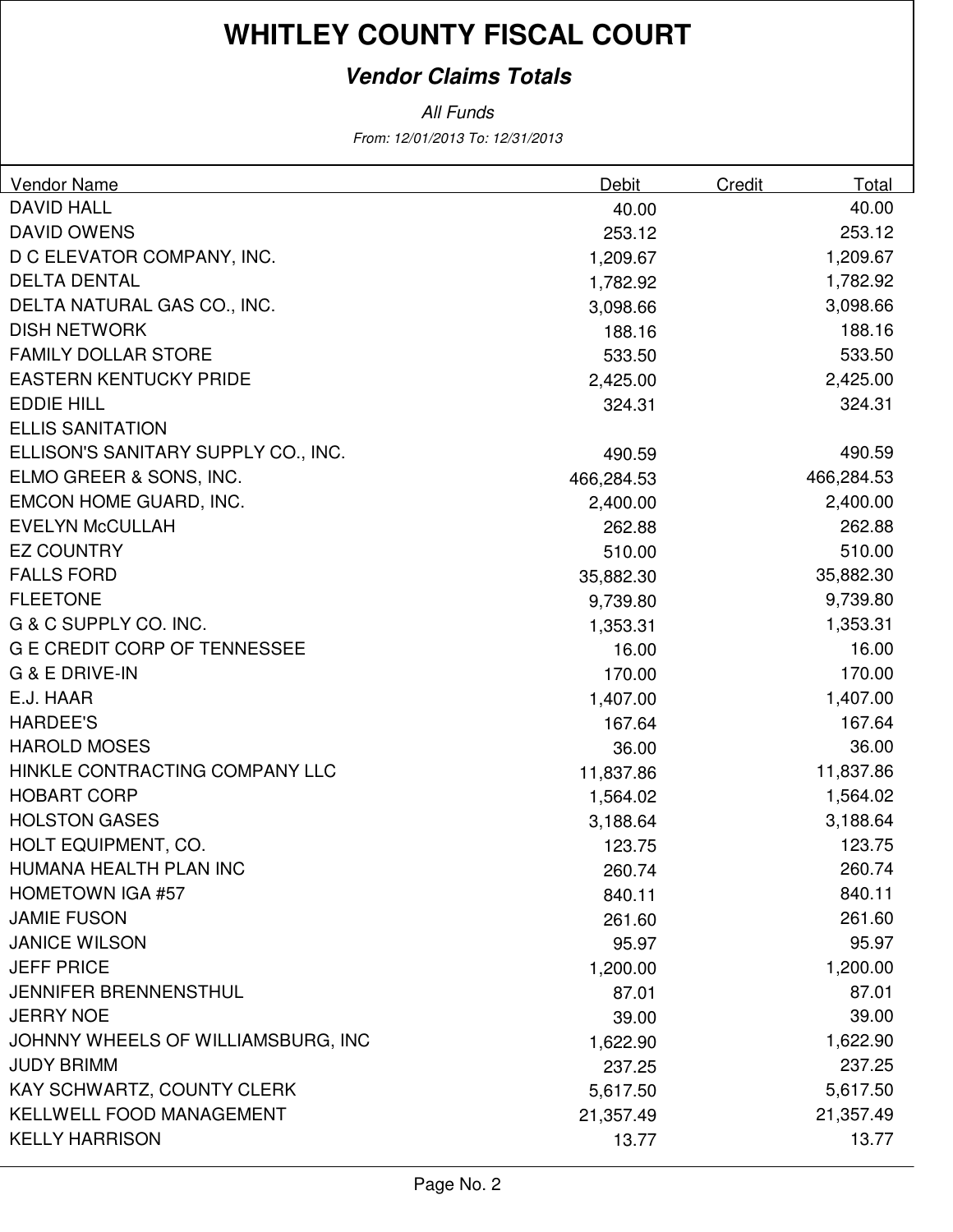### **Vendor Claims Totals**

| Vendor Name                           | Debit     | Credit<br>Total |
|---------------------------------------|-----------|-----------------|
| <b>KEN TEN ADVERTISING</b>            | 208.64    | 208.64          |
| <b>KU</b>                             | 11,413.14 | 11,413.14       |
| KIMBELL MIDWEST                       | 559.97    | 559.97          |
| KNOX COUNTY UTILITIES COMMISSION      | 21.51     | 21.51           |
| KNOX-WHITLEY HUMANE ASSOCIATION, INC, | 7,500.00  | 7,500.00        |
| KY LABOR LAW POSTER SERVICE           | 100.50    | 100.50          |
| <b>KY SPRING WATER</b>                | 324.85    | 324.85          |
| <b>KENTUCKY STATE TREASURER</b>       | 635.00    | 635.00          |
| LG & E AND KU SERVICES CO             | 8.40      | 8.40            |
| LIDA J. POWERS                        | 656.58    | 656.58          |
| <b>MARGIE HALL</b>                    | 31.41     | 31.41           |
| <b>FISCALSOFT CORPORATION</b>         |           |                 |
| <b>NEWS JOURNAL</b>                   | 487.63    | 487.63          |
| NI GOVERNMENT SERVICES, INC.          | 78.91     | 78.91           |
| NORTHERN SAFETY CO                    | 719.37    | 719.37          |
| <b>NORVEX SUPPLY</b>                  | 2,536.39  | 2,536.39        |
| <b>OWENS AUTO PARTS</b>               | 20.16     | 20.16           |
| PATTERSON CREEK VFD                   | 200.00    | 200.00          |
| PERFORMANCE FOOD SERVICE              | 128.00    | 128.00          |
| POFF CARTING SERVICE                  | 3,601.56  | 3,601.56        |
| PREFERRED LAB SERVICE                 | 800.00    | 800.00          |
| PUBBLE ME LLC                         | 89.85     | 89.85           |
| <b>QUALITY CARE AUTO SERVICE</b>      | 6,769.16  | 6,769.16        |
| <b>QUILL CORPORATION</b>              | 1,488.55  | 1,488.55        |
| R. C. MILLER OIL CO                   | 15,432.63 | 15,432.63       |
| RETRIEVAL MASTERS CREDITORS           | 509.00    | 509.00          |
| <b>ROGER WELLS</b>                    | 320.36    | 320.36          |
| <b>J.A. SEXAUER</b>                   | 48.48     | 48.48           |
| <b>SGT JOES</b>                       | 1,046.50  | 1,046.50        |
| SIMPLEX TIME RECORDER CO.             | 113.00    | 113.00          |
| SOUTHEASTERN EMERGENCY EQUIP.         | 291.80    | 291.80          |
| SOUTHERN HEALTH PARTNERS              | 20,322.00 | 20,322.00       |
| STERICYCLE, INC.                      | 886.81    | 886.81          |
| <b>STEVE LUNDY</b>                    | 96.66     | 96.66           |
| <b>SUBWAY</b>                         | 70.97     | 70.97           |
| <b>TEKS WORK</b>                      | 100.00    | 100.00          |
| THE HOSE HOUSE, INC.                  | 160.88    | 160.88          |
| <b>TIME WARNER CABLE</b>              | 568.53    | 568.53          |
| <b>TRUMAN PREWITT</b>                 | 362.17    | 362.17          |